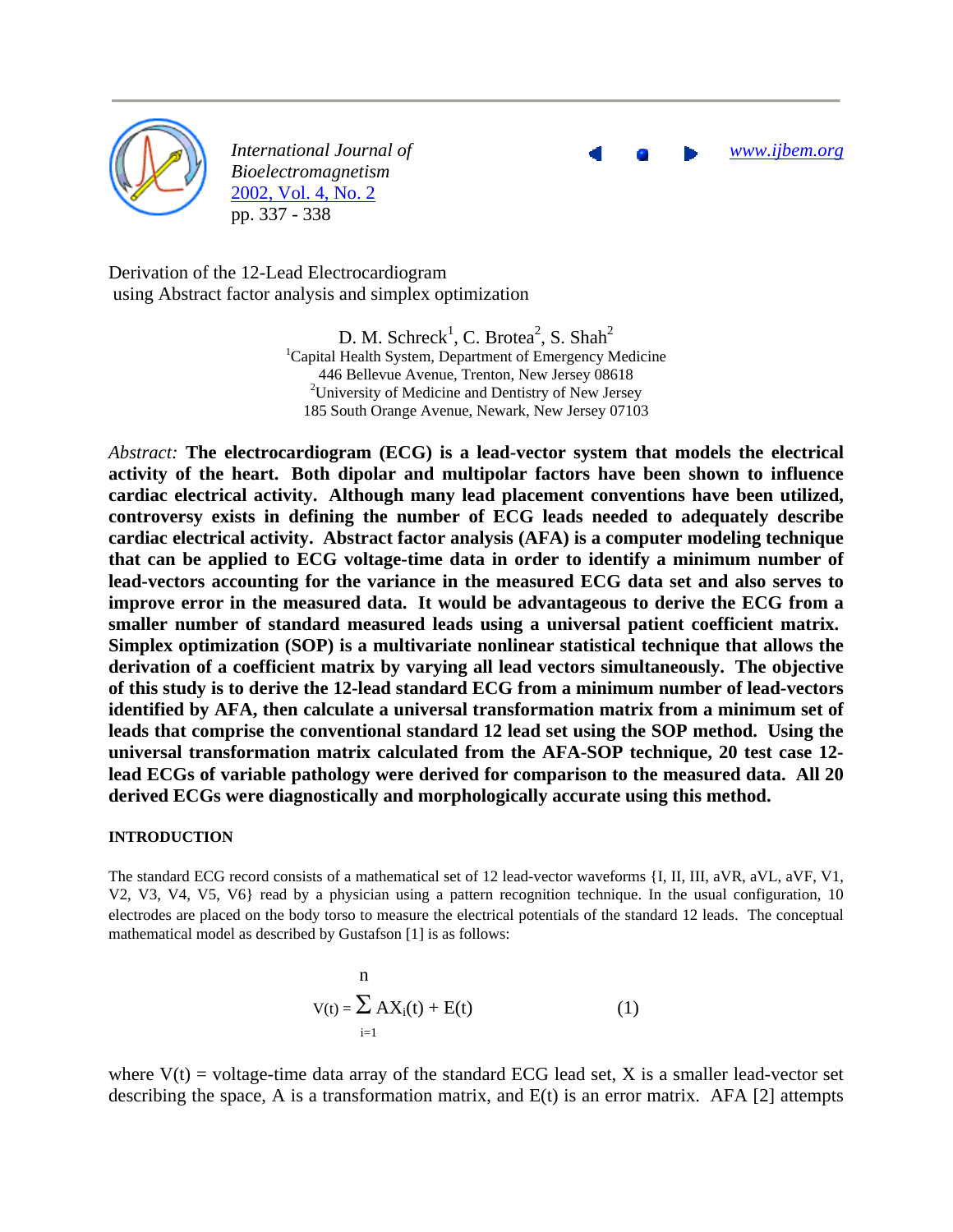to define n as the minimum number of lead-vectors needed to span the cardiac electrical space. AFA will also calculate a patient specific transformation matrix A such that when multiplied by the minimum lead vector set X will yield an AFA derived 12-lead ECG. The concept of the derived ECG is not new. Dower [3] has reported on deriving the 12-lead ECG from standard vectorcardiographic leads. Dower [4] has also reported on deriving the 12-lead ECG from nonstandard lead-vectors described as the EASI lead set. This study describes the derivation of the 12-lead ECG from a set of 3 leads belonging to the standard 12-lead ECG set. SOP is used to calculate a universal transformation matrix that is independent of gender, pathology, time, and body habitus. In this study, the SOP method described by Shavers [5] was used to derive the 12 lead ECG from the set of leads {I, aVF, V2}.

### **METHODS**

Twenty standard 12-lead ECG recordings were acquired from 5 normal men, 5 normal women, and 5 men and 5 women with acute myocardial infarction (MI). Each ECG was acquired using a Marquette MAC-15 machine that automatically digitized each patient ECG resulting in a 300 x 8 voltage-time data array. The lead set {I, II, V1-V6} was measured and leads III, aVR, aVL, aVF were calculated according to standard formulae. Each test case ECG 300 x 12 data array was subjected to AFA to define the minimum number of lead vectors spanning the space of electrical activity. AFA was also applied to a different training set of 20 ECG cases from which SOP was used to derive a universal transformation matrix. The AFA application to the 20 test cases demonstrated that 3 leads accounted for  $99.16\% \pm 0.22\%$  of the information content in the 12-lead ECG space of electrical activity. Therefore, SOP was applied to the 3 lead set comprised of {I, aVF, V2} such that a 3 x 12 universal transformation matrix was calculated from the AFA derived training set ECG recordings. The 20 test case 12-lead ECGs were derived by multiplying the AFA-SOP matrix K by the measured lead-vectors {I, aVF, V2}. The derived and measured ECGs were compared for diagnostic and morphologic correlation.

#### **RESULTS**

Despite some minor morphologic changes, all 20 derived ECGs were diagnosed correctly when compared to the measured 12-lead standard ECGs. An example of a normal male AFA-SOP derived ECG compared to the measured ECG is shown in Figure 1.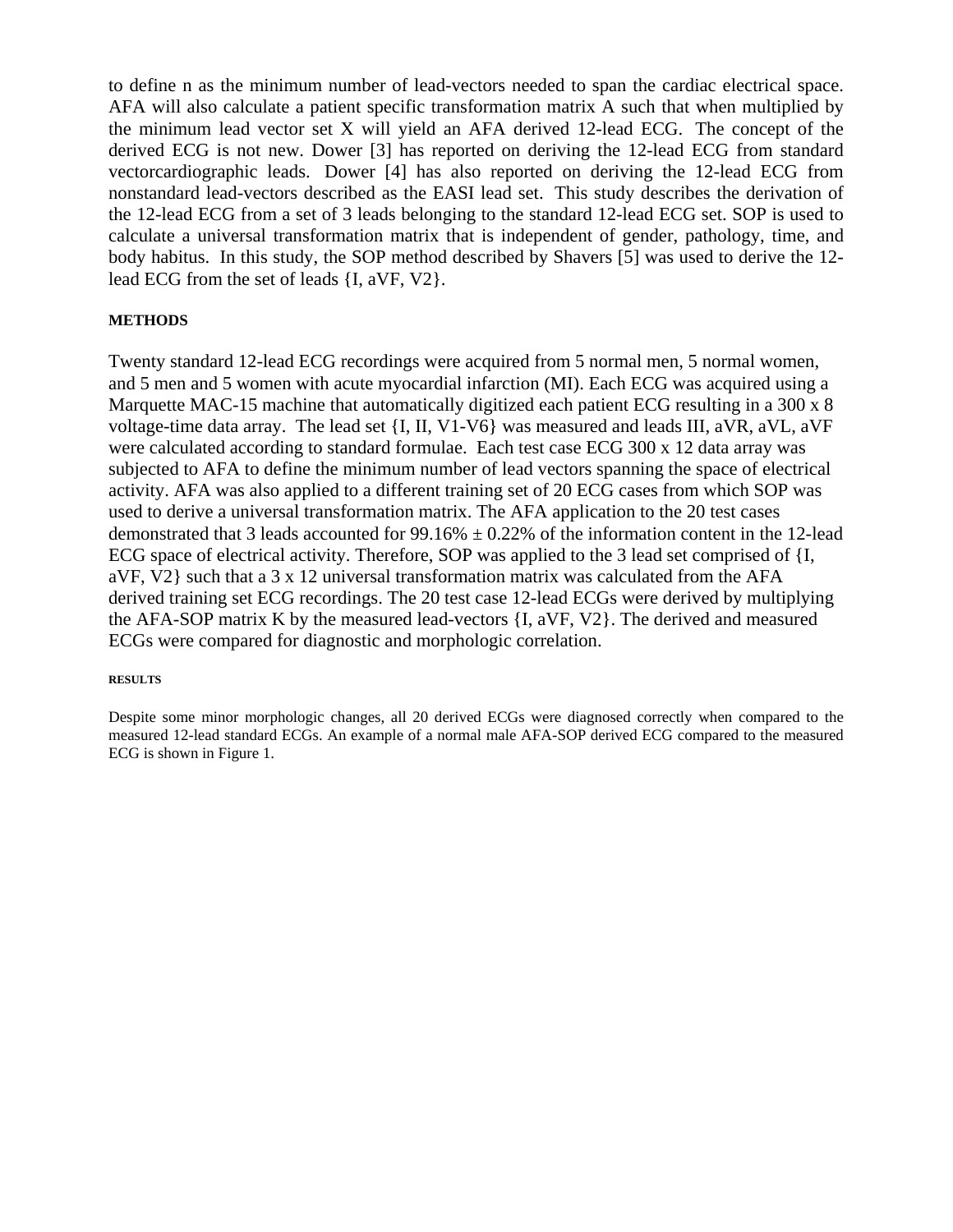

*Figure 1. Normal male ECG*

An example of a female acute MI derived ECG compared to the AFA derived and measured ECG is shown in Figure 2.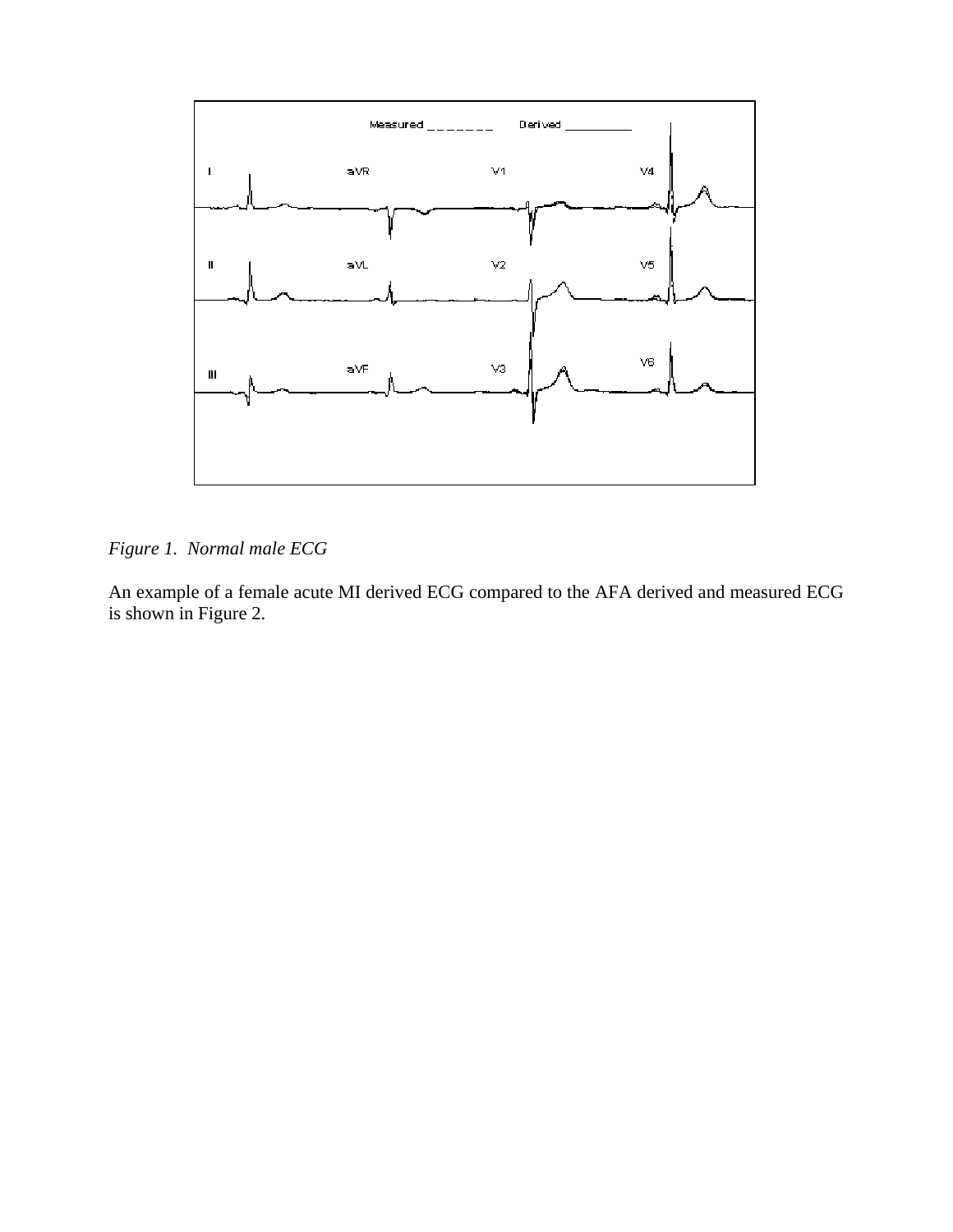

*Figure 2. Female acute MI ECG*

## **DISCUSSION**

This small methodology study is a work in progress that demonstrates a standard 12-lead ECG can be derived from a set of 3 leads belonging to the standard 12-lead set. This is important because of the familiarity with this lead convention, thus eliminating the need for training and validation of a new lead convention in the clinical setting. The lead set {I, aVF, V2} are minimally variable in their electrode placement so as to minimize error. Since this lead set is almost orthogonal as described by Chou [6], the derived ECG is essentially contained in the spatial 3D vector loop comprised of the {I, aVF, V2} lead set, a representation of which is depicted in Figure 3. In addition, SOP allows the calculation of a universal transformation matrix that is independent of time, gender, pathology, and body habitus. AFA is a data "pretreatment" method that minimizes error commonly seen in measured data examples of which include baseline noise, wandering baseline, and lead placement variability. SOP applied to this AFA improved ECG data results in a universal transformation that in theory should have greater clinical accuracy.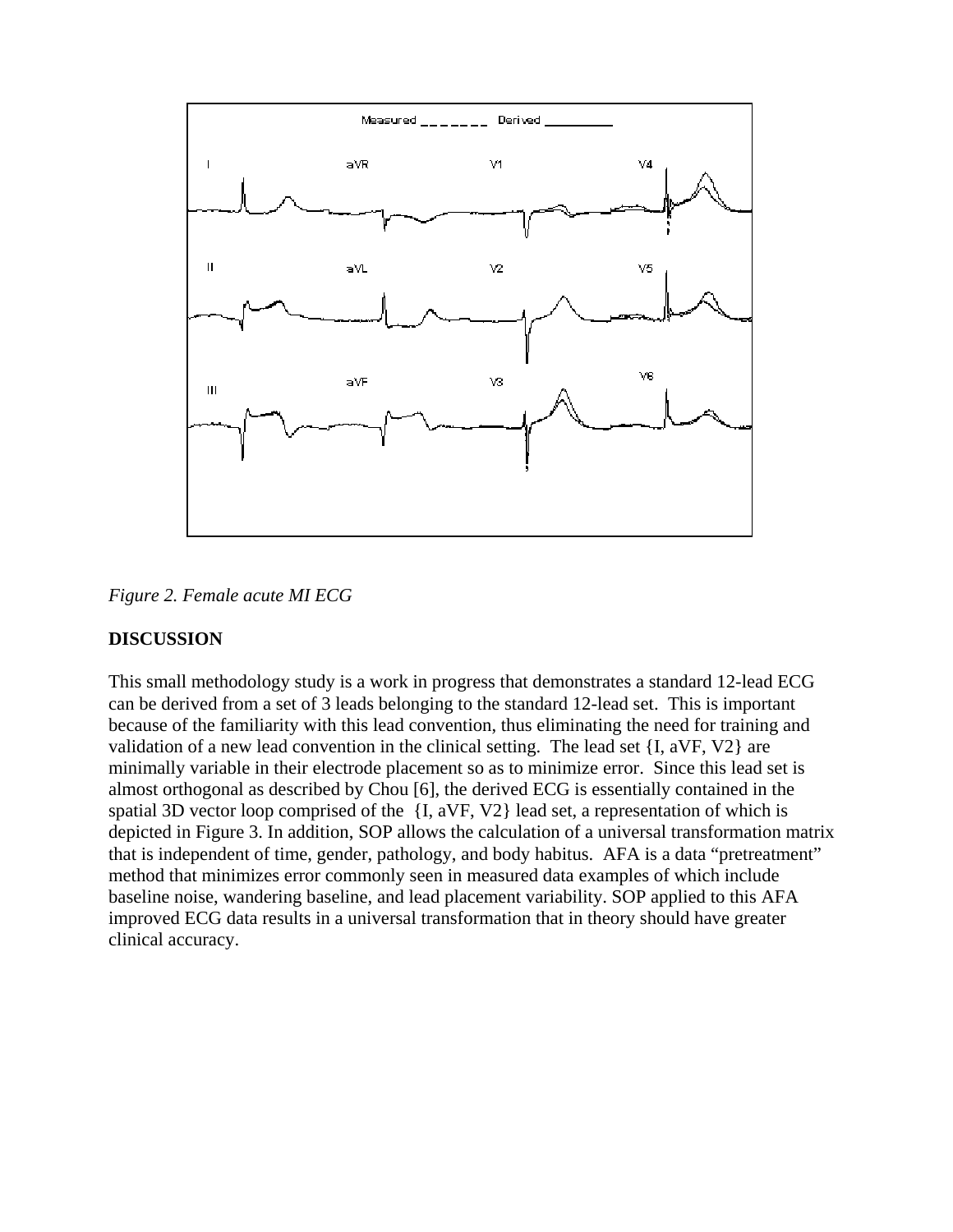

# *Figure 3. Spatial ECG*

The improvements in computer technology now make the clinical application of this technique very appealing. Large matrix calculations of this complexity are now performed in microseconds using current desktop technology. The application of the derived ECG in the setting of emergency medicine and prehospital care are just two of many potential clinical uses of this process. While improvements of this technique will be forthcoming, it is emphasized that clinical validation of this process is warranted. Finally, as skeptics of the derived ECG no doubt exist, we believe that the real question facing clinicians is not "are these ECGs the same?" but rather "which one is clinically correct?"!!!

*Acknowledgments:* We thank our colleague E. R. Malinowski for his valuable teaching of the Factor Analysis technique.

### **REFERENCES**

[1] D. E. Gustafson, A. Akant, T. L. Johnson. "Linear transformations relating the electrocardiogram and vectorcardiogram," Comp Biomed Res, vol. 9, pp.337-348, 1976.

[2] E. R. Malinowski, *Factor Analysis in Chemistry (Second Edition)*. New York: John Wiley & Sons, 1991.

[3] G. E. Dower, H. B. Machado, J. A. Osborne. "On deriving the electrocardiogram from vectorcardiographic leads," Clin Cardiol, vol. 3, pp. 87- ,1980.

[4] G. E. Dower, A. Yakush, S. B. Nazzal, et al. "Deriving the 12-lead electrocardiogram from four (EASI) electrodes," J Electrocardiol, vol. 21 (supplement), pp. S182, 1988.

[5] C. L. Shavers, M. L. Parsons, S. N. Deming. "Simplex optimization of chemical systems," J Chemical Education, vol. 56, pp. 307-309, 1979.

[6] T. C. Chou, R. A. Helm, S. Kaplan, *Clinical Vectorcardiography (Second Edition) pp. 50-52*. New York: Grune & Stratton, 1974.